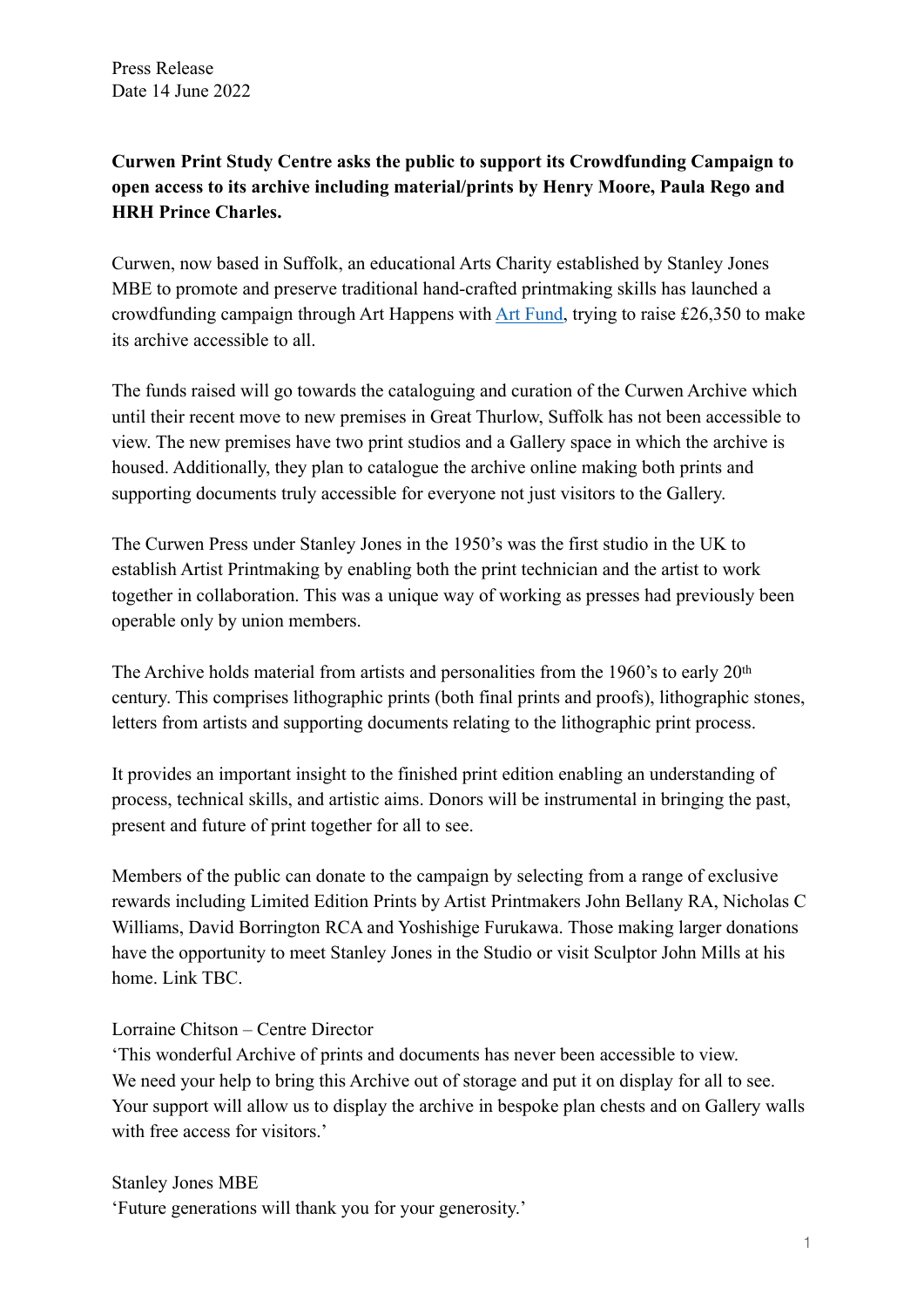The fundraising campaign launches at midday on Tuesday 7th June and runs until midnight on Friday 1<sup>st</sup> July. Donations can be made via the Art Fund website: [https://www.artfund.org/](https://www.artfund.org/donate/art-happens/reveal-the-curwen-archive-for-everyone) [donate/art-happens/reveal-the-curwen-archive-for-everyone](https://www.artfund.org/donate/art-happens/reveal-the-curwen-archive-for-everyone)

## **Background**

Curwen Print Study Centre is an educational charity which has been providing courses in fine art printmaking to artists and student printmakers of all abilities for over 20 years. We were established by Stanley Jones MBE to preserve & protect handcrafted printmaking skills for future generations. To secure that future, we have moved to amazing new premises. The new premises provides two studios offering increased space for teaching artists of all ages and abilities plus dedicated space for established artists to develop their own practice. Importantly, it will also share the past with room to display and allow access to the Curwen Archive of prints and documents, a unique collection of prints, documentation and correspondence by leading 20th Century artists, documenting UK Fine Art printmaking history since the 1960s, which will be free for everyone to visit. **[www.curwenprintstudy.co.uk](http://www.curwenprintstudy.co.uk)**

Art Fund is the national fundraising charity for art. It provides millions of pounds every year to help museums to acquire and share works of art across the UK, further the professional development of their curators, and inspire more people to visit and enjoy their public programmes. Art Fund is independently funded, supported by the 130,000 members who buy the National Art Pass, who enjoy free entry to over 240 museums, galleries and historic places, 50% off major exhibitions, and receive Art Quarterly magazine. Art Fund also supports museums through its annual prize, Art Fund Museum of the Year.

**Art Happens with Art Fund** is the UK's only crowdfunding platform for museums and galleries. Since launching in 2014, museums have raised over £1 million for art and cultural projects across the country, ranging from the conservation of works of art to new exhibitions and commissions by leading artists. Art Happens was recognised in 2016 with an Emcees Arts & Culture Award for Excellence in Fundraising for 'Best use of digital channels in a fundraising campaign'. Previous campaigns include projects by: Charleston in East Sussex; Museum of London; Norwich Museum and Art Gallery at The Bridewell; Turner Contemporary, Margate; MK Gallery in Milton Keynes; West Highlands museum and Royal Museums Greenwich.

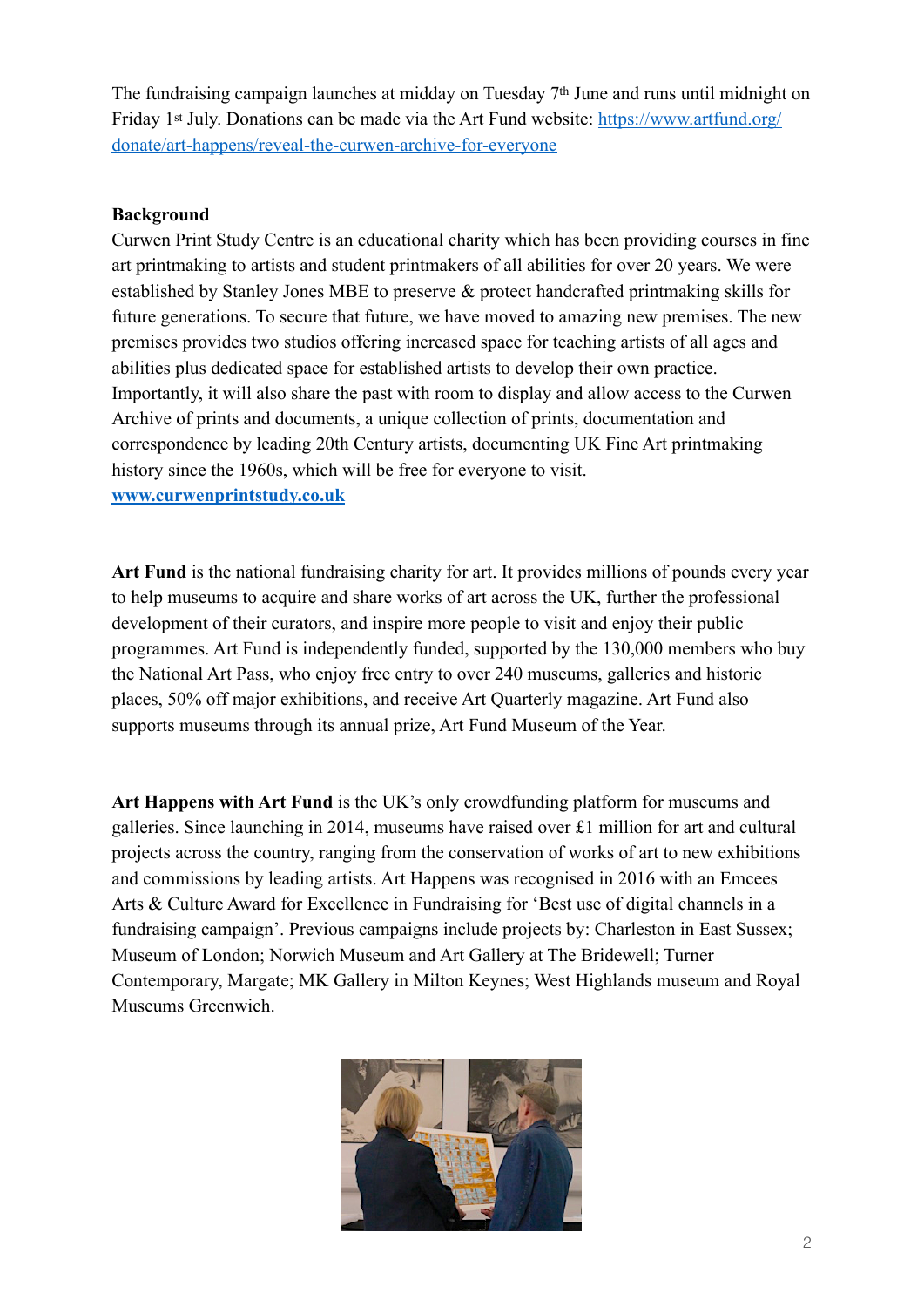

Stanley Jones & Lorraine Chitson viewing archive looked down on by Henry Moore, Barbara Hepworth & John Piper from wall.



Stanley Jones & Lorraine Chitson viewing archive in Studio.